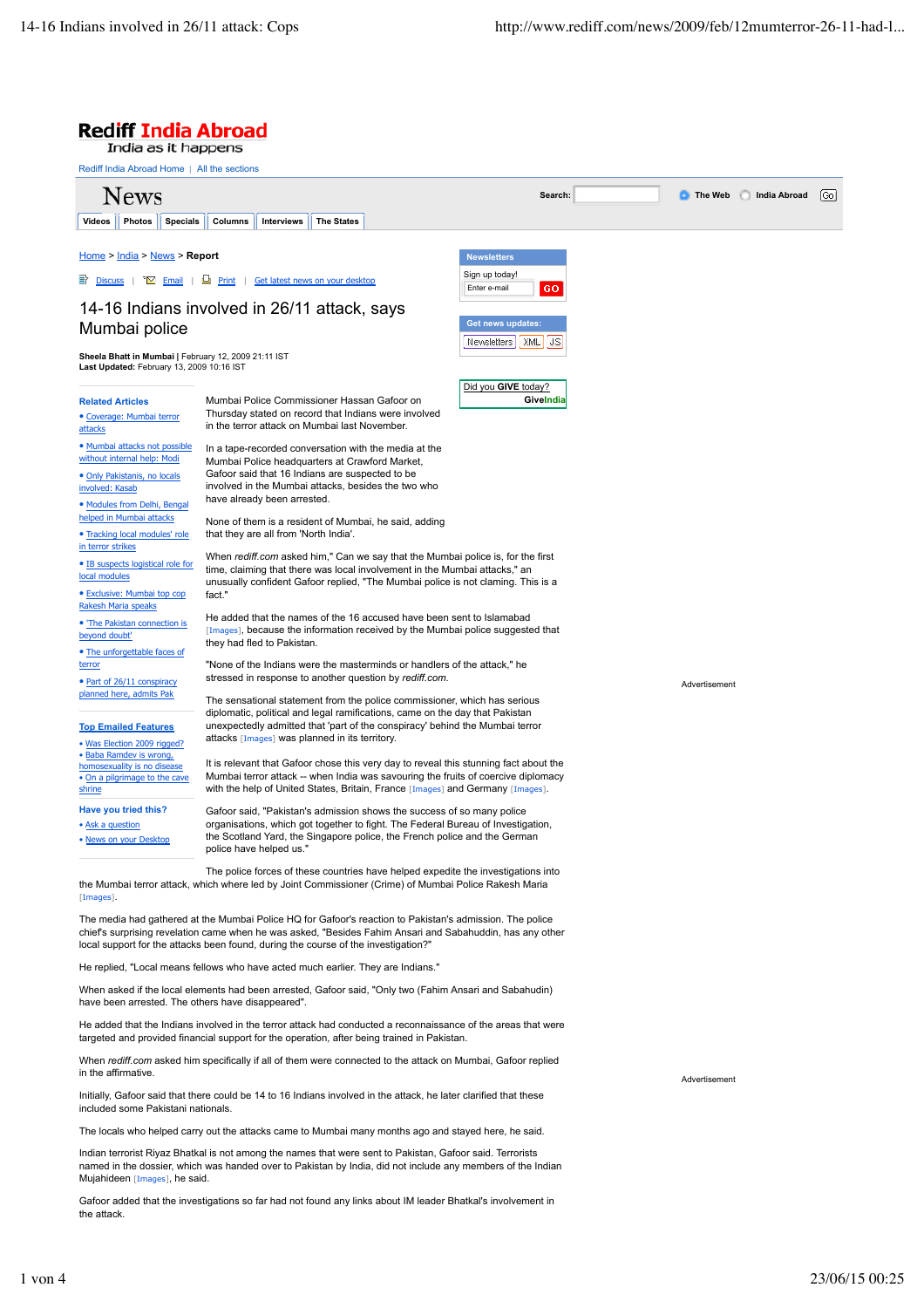Responding to *rediff.com*'s query, he categorically stated that all nine terrorists killed during the terror siege were Pakistanis, there was no one from India or Bangladesh among them.

A senior Congress leader and one of the key strategists of the party explained the rationale behind Gafoor's revelations. He said, "It was India's strategy to wait for Islamabad to first accept that the Mumbai attack was planned inside Pakistan. Before we revealed the involvement of Indians in the attack, it was necessary that they admit the involvement of Pakistan-based people. They would have ducked the issue if we had revealed all the facts. Since Pakistan has now admitted that Pakistani-based elements masterminded the attack and that Kasab [Images] (the lone terrorist arrested during the terror strike) and the other terrorists were Pakistanis, there is no harm in revealing facts that are already known to the Mumbai police and the government."

The source added, "Gujarat Chief Minister Narendra Modi [Images] jumped the queue and gave an immature statement. He should have waited till the chargesheet in the case had been filed.

Gafoor, however, is aware of the importance of the diplomatic win, when Pakistan has partially admitted the claims made by the Mumbai police and the Indian government. He admitted, "It is a very big achievement, not only for the Mumbai police but also for the entire country."

He refused to comment on Pakistan Interior Minister Rehman Malik's statement about the investigation being conducted by the neighbouring country.

Malik had identified Hamad Amin Sadiq as the main operator who facilitated and coordinated the Mumbai attack.

When queried if Sadiq's name had cropped during his team's investigations, Gafoor evaded a direct reply by saying, "We have not received any official communication from Pakistan. We are only going by what is being said."

When the question was repeated again, the police commissioner said, "We had given 13-14 names to Pakistan. I would not like to disclose the names at this moment."

He refused to divulge if there were any common names in the list given by Malik and those mentioned in India's dossier on terror.

Gafoor added that none of the terrorists took any kind of help or talked to anyone during the 60-hour siege.

He told the media persons that the French government had filed a case based on the deaths of its citizens in the Mumbai attack. France may ask for Kasab's extradition, he said, but added that the Indian courts would decide whether to hand over the terrorist's custody.

Crime should be investigated without barriers of borders or nationality, emphasised Gafoor.

He reiterated that the "Mumbai attack was certainly a Lashkar-e-Tayiba [Images] operation. There is no doubt about it." But he did not rule out possibility of the terror attack being linked to the "Al Qaeda [Images] or any such organisation"

When asked about the possible links of Pakistan terrorists in Italy [Images], Russia [Images] and Spain, he said, "The Voice over Internet Protocol operates in a virtual space and the link was through some of these countries. There is nothing physical about it."

Gafoor added that the Kasab's statement on the 26/11 attack had already been recorded.

According to the police chief, reports about the terrorists making a halt at Gujarat, before proceeding to Mumbai, were not true. The records of the Global Positioning System, which was found at the abandoned ship Kuber, prove this theory wrong, he said.

Speaking about how the terrorists reached Mumbai, Gafoor stuck to the earlier version stated by the Mumbai police. The terrorists came from Karachi in the ship Al Husseini, then they hijacked Indian ship Kuber, after which they sailed in *dinghies* to reach the Mumbai coast, he said.

When asked to comment on reports about Pakistan accepting the evidence put forward by the FBI and other foreign police agencies, and not reacting enough to the Indian dossier. Gafoor said, "I think there is no difference between what we have provided and what the FBI has provided because both of us are talking the truth. It has to be the same.

 $\overline{\bullet}$  Email |  $\Box$  Print | Get latest news on your desktop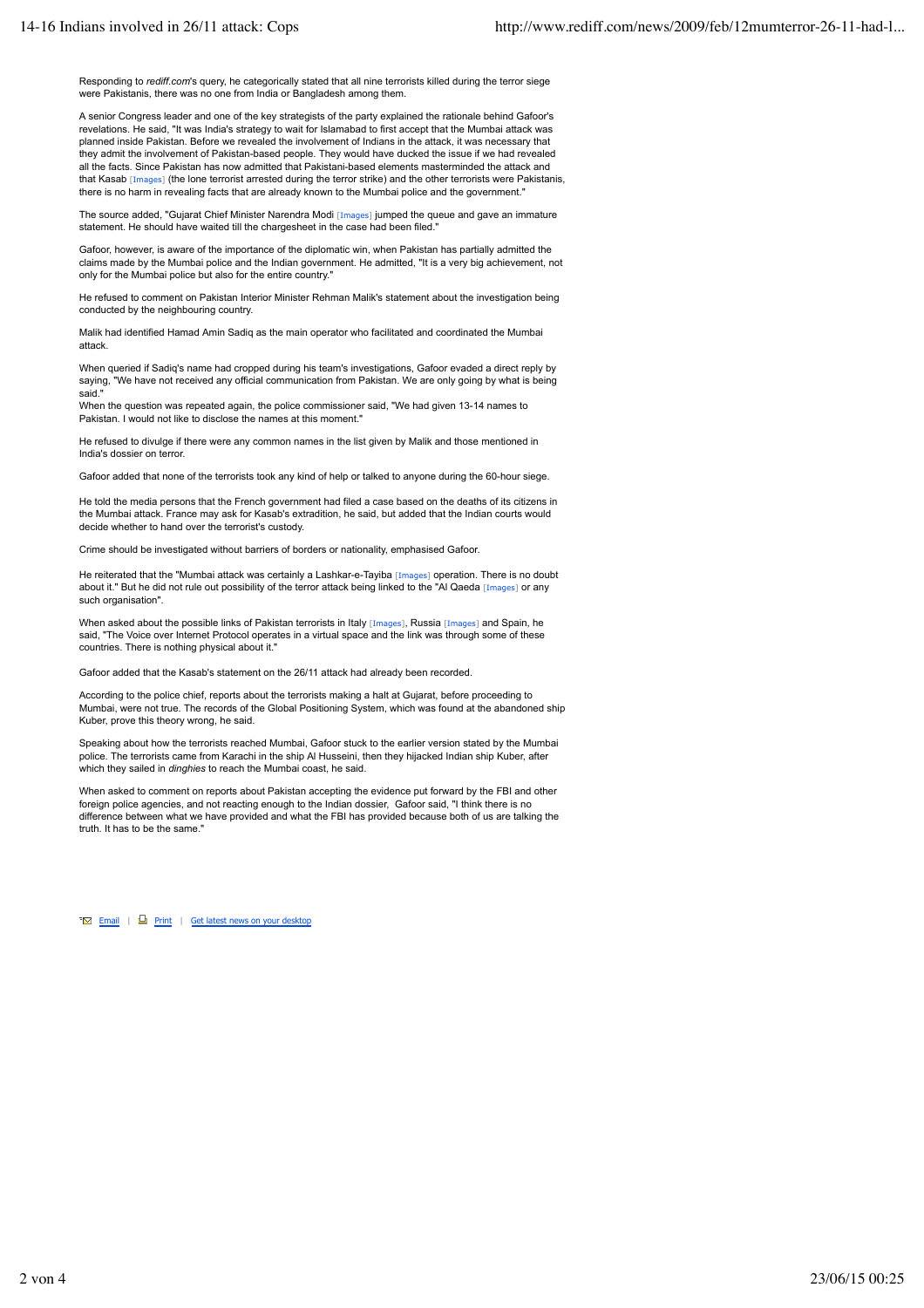| <b>Discussion Board</b>                                                                                                                                                                                                                                                                                                                                                                                                                                    | Watch this board                       |  |
|------------------------------------------------------------------------------------------------------------------------------------------------------------------------------------------------------------------------------------------------------------------------------------------------------------------------------------------------------------------------------------------------------------------------------------------------------------|----------------------------------------|--|
| <b>The Write a message</b>                                                                                                                                                                                                                                                                                                                                                                                                                                 |                                        |  |
| Total 1867 messages                                                                                                                                                                                                                                                                                                                                                                                                                                        | Pages $ 1 2 3 4 5$ Older $\geq$ $\geq$ |  |
| yes<br>by Trend setter on Feb 14, 2009 07:53 PM Permalink   Hide replies                                                                                                                                                                                                                                                                                                                                                                                   |                                        |  |
| What Gafoor and Maria are saying is essentially the same. There are at least 15 people involved and they cannot<br>be named because they are from RAW and hindu zionist movememt                                                                                                                                                                                                                                                                           |                                        |  |
| Reply<br><b>Forward</b>   <b>Report abuse</b>                                                                                                                                                                                                                                                                                                                                                                                                              |                                        |  |
| Message deleted by moderator                                                                                                                                                                                                                                                                                                                                                                                                                               |                                        |  |
|                                                                                                                                                                                                                                                                                                                                                                                                                                                            |                                        |  |
| Mahathma Modiji<br>by Hindusthan Patriot on Feb 13, 2009 08:45 PM Permalink   Hide replies                                                                                                                                                                                                                                                                                                                                                                 |                                        |  |
| Mahathma Modiji the real patriot and the next Mahatma from Gujarat                                                                                                                                                                                                                                                                                                                                                                                         |                                        |  |
| <b>Forward</b>   Report abuse<br>Reply                                                                                                                                                                                                                                                                                                                                                                                                                     |                                        |  |
| Re: Mahathma Modiji<br>by TheBestMan InAll on Feb 13, 2009 11:31 PM Permalink                                                                                                                                                                                                                                                                                                                                                                              |                                        |  |
|                                                                                                                                                                                                                                                                                                                                                                                                                                                            |                                        |  |
| Media is scared of Reading words like<br>Modi-fied,                                                                                                                                                                                                                                                                                                                                                                                                        |                                        |  |
| Modi-fication, etc                                                                                                                                                                                                                                                                                                                                                                                                                                         |                                        |  |
| Reply<br><b>Forward</b><br><b>Report abuse</b>                                                                                                                                                                                                                                                                                                                                                                                                             |                                        |  |
| Vulnerable Mumbai<br>by srinivasan iyer on Feb 13, 2009 05:11 PM Permalink                                                                                                                                                                                                                                                                                                                                                                                 |                                        |  |
| We all know that Mumbai is the top class business hub, where goons, smugglers, money                                                                                                                                                                                                                                                                                                                                                                       |                                        |  |
| launderers, cheats, back-stabbers, traders who gobble up the public money and rogues flourish. Poor Mumbaikar<br>compromises on all these to eke out a living which is otherwise not possible in his home town (where he has to                                                                                                                                                                                                                            |                                        |  |
| beg). We have people who will happily help terrorists for a few thousand rupees. Even a child knows that<br>terrorist attack of this magnitude cannot happen without local support. There is no point in discussing, from                                                                                                                                                                                                                                  |                                        |  |
| which state these people have come. If a Paki can squeeze into Mumbai and convince a person of his religion<br>with money and favours anything can happen. We are vulnerable. Our politicians are a bit short of terrorists. The                                                                                                                                                                                                                           |                                        |  |
| damage caused by them is much more than the 20/11 incident, at the national level. We, the aam janta are going<br>to talk about all these for a few more days and forget till another event happens. We will move to the next                                                                                                                                                                                                                              |                                        |  |
| episode and the media will bark for a few more days and make money. The story does not end.                                                                                                                                                                                                                                                                                                                                                                |                                        |  |
| <b>Forward</b>   <b>Report abuse</b><br>Reply                                                                                                                                                                                                                                                                                                                                                                                                              |                                        |  |
| <b>Govt Managed Investigations</b>                                                                                                                                                                                                                                                                                                                                                                                                                         |                                        |  |
| by GODAVARTI RAmesh on Feb 13, 2009 04:54 PM Permalink<br>Although congress now claims the denial of local involvment as 'a key strategy'it must be borne in mind that with                                                                                                                                                                                                                                                                                |                                        |  |
| elections approaching and muslims already up in arms against the indiscriminate arrests being made after every<br>blast, it could have named the local conspirators only at its peril. It is the political expediancy which dictates a<br>party's stand on any issue and not national interest. In this context it must be noted that according to Mr Gafoor<br>all the local help has vanished (he says to Pakistan, so that no more questions are asked) |                                        |  |
| Reply<br>Forward   Report abuse                                                                                                                                                                                                                                                                                                                                                                                                                            |                                        |  |
| All Indians voting for congress are fools                                                                                                                                                                                                                                                                                                                                                                                                                  |                                        |  |
| by religion religion on Feb 13, 2009 04:50 PM Permalink   Hide replies                                                                                                                                                                                                                                                                                                                                                                                     |                                        |  |
| Taliban will rule India if congress is there in power for next 10 years.                                                                                                                                                                                                                                                                                                                                                                                   |                                        |  |
| <b>Forward</b>   Report abuse<br>Reply                                                                                                                                                                                                                                                                                                                                                                                                                     |                                        |  |
| Message deleted by moderator                                                                                                                                                                                                                                                                                                                                                                                                                               |                                        |  |
|                                                                                                                                                                                                                                                                                                                                                                                                                                                            |                                        |  |

chiddu start barking now... where are all those congress supporters who were barking on rediff yesterday... jokers... you think you are indians... you are morons who needs news and have no mind of your own...

Reply **Forward** | **Report abuse**

**SHAMELESS NDTV & OTHER IDIOTS**